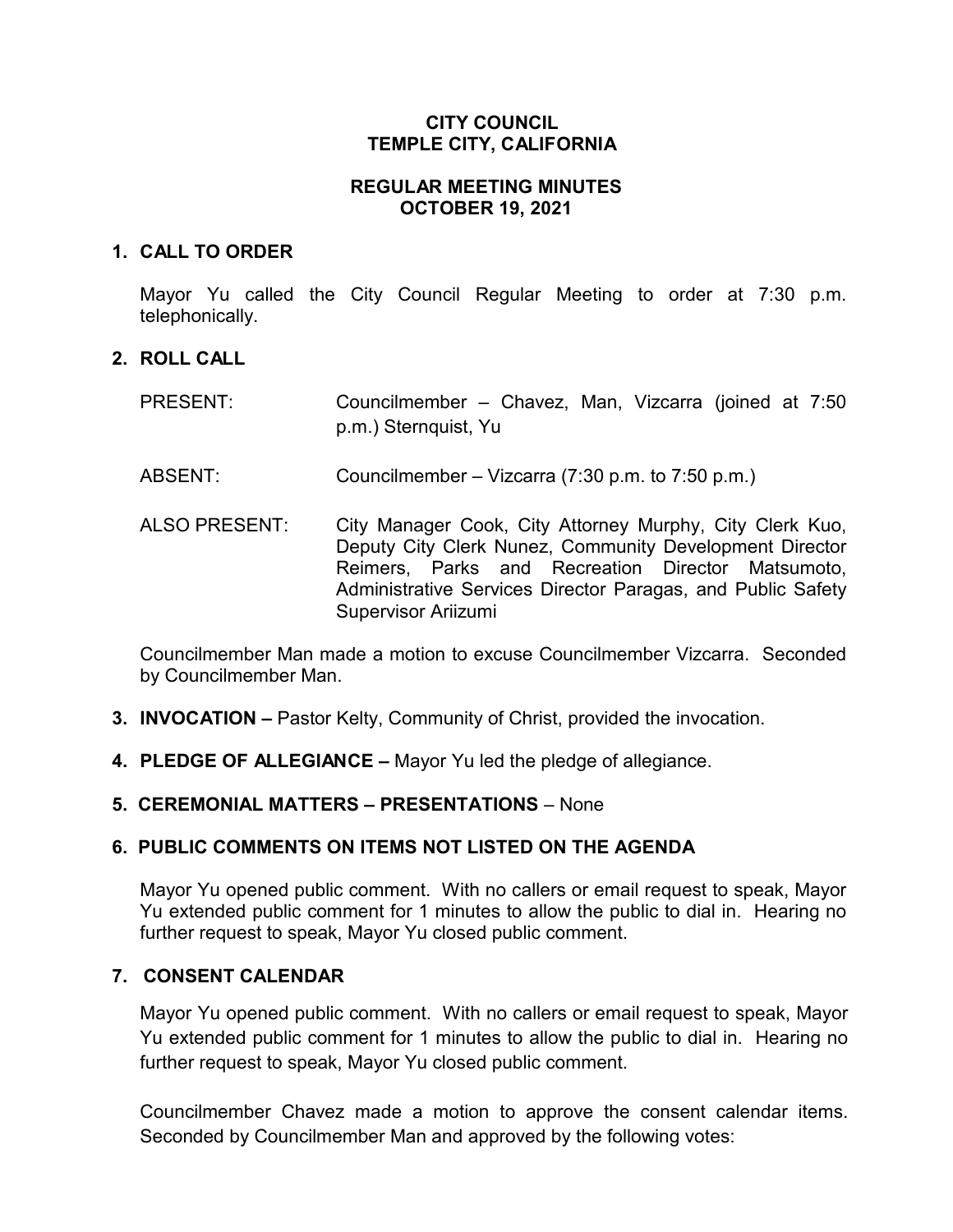City Council Minutes October 19, 2021 Page 2 of 7

| AYES:      | Councilmember - Chavez, Man, Sternquist, Yu |
|------------|---------------------------------------------|
| NOES:      | Councilmember – None                        |
| ABSENT:    | Councilmember - Vizcarra                    |
| ABSTAINED: | Councilmember – None                        |

#### A. APPROVAL OF MINUTES

The City Council is requested to review and approve:

- 1. The Minutes of the Special [City Council Meeting of September 29, 2021;](https://www.ci.temple-city.ca.us/DocumentCenter/View/16875/7A1_CCM---2021-09-29-Sheriffs-Monthly)
- 2. [The Minutes of the Special City Council Meeting of September 29, 2021;](https://www.ci.temple-city.ca.us/DocumentCenter/View/16876/7A-2_CCM---2021-09-29-Special)
- 3. The Minutes of the Special [City Council Meeting of October 5, 2021; and](https://www.ci.temple-city.ca.us/DocumentCenter/View/16877/7A3_CCM---2021-10-05-Special-Joint-Meeting-with-Planning-Commission_revised-AB-361-1)
- 4. [The Minutes of the Regular City Council Meeting of October 5, 2021.](https://www.ci.temple-city.ca.us/DocumentCenter/View/16878/7A4_CCM---2021-10-05)

Action: Approved.

#### B. [PLANNING COMMISSION ACTIONS](https://www.ci.temple-city.ca.us/DocumentCenter/View/16879/7B_PC-Actions---from-2021-9-28)

The City Council is requested to receive and file the actions of the Planning Commission Regular Meeting of September 28, 2021.

Action: Received and filed.

### C. [ACCEPTANCE OF LAS TUNAS DRIVE PAVEMENT REHABILITATION, PHASE](https://www.ci.temple-city.ca.us/DocumentCenter/View/16880/7C_Las-Tunas-Dr-Rehab-Ph-2_Staff-Report_PROJECT-COMPLETION-P20-07-w-attachment)  [2, FROM SULTANA AVENUE TO EAST](https://www.ci.temple-city.ca.us/DocumentCenter/View/16880/7C_Las-Tunas-Dr-Rehab-Ph-2_Staff-Report_PROJECT-COMPLETION-P20-07-w-attachment) CITY LIMIT, CIP NO. P20-07

City Council is requested to accept project completion for the Las Tunas Drive Pavement Rehabilitation, Phase 2. Asphalt rehabilitation activities on Las Tunas Road from Sultana Avenue to East City Limit, as part of Phase II improvements, are now complete and confirmed by the City Engineer.

Action:

- 1. Accepted project completion for the Las Tunas Drive Pavement Rehabilitation, Phase 2, From Sultana Avenue to East City Limit, CIP No. P20-07 as performed by All American Asphalt for a total amount of \$901,435.36;
- 2. Authorized the City Manager to file a project Notice of Completion with the County of Los Angeles Registrar-Recorder; and
- 3. Authorized the City Manager to release a retention payment of \$45,071.77 to All American Asphalt within 35 days following recordation of the Notice of Completion.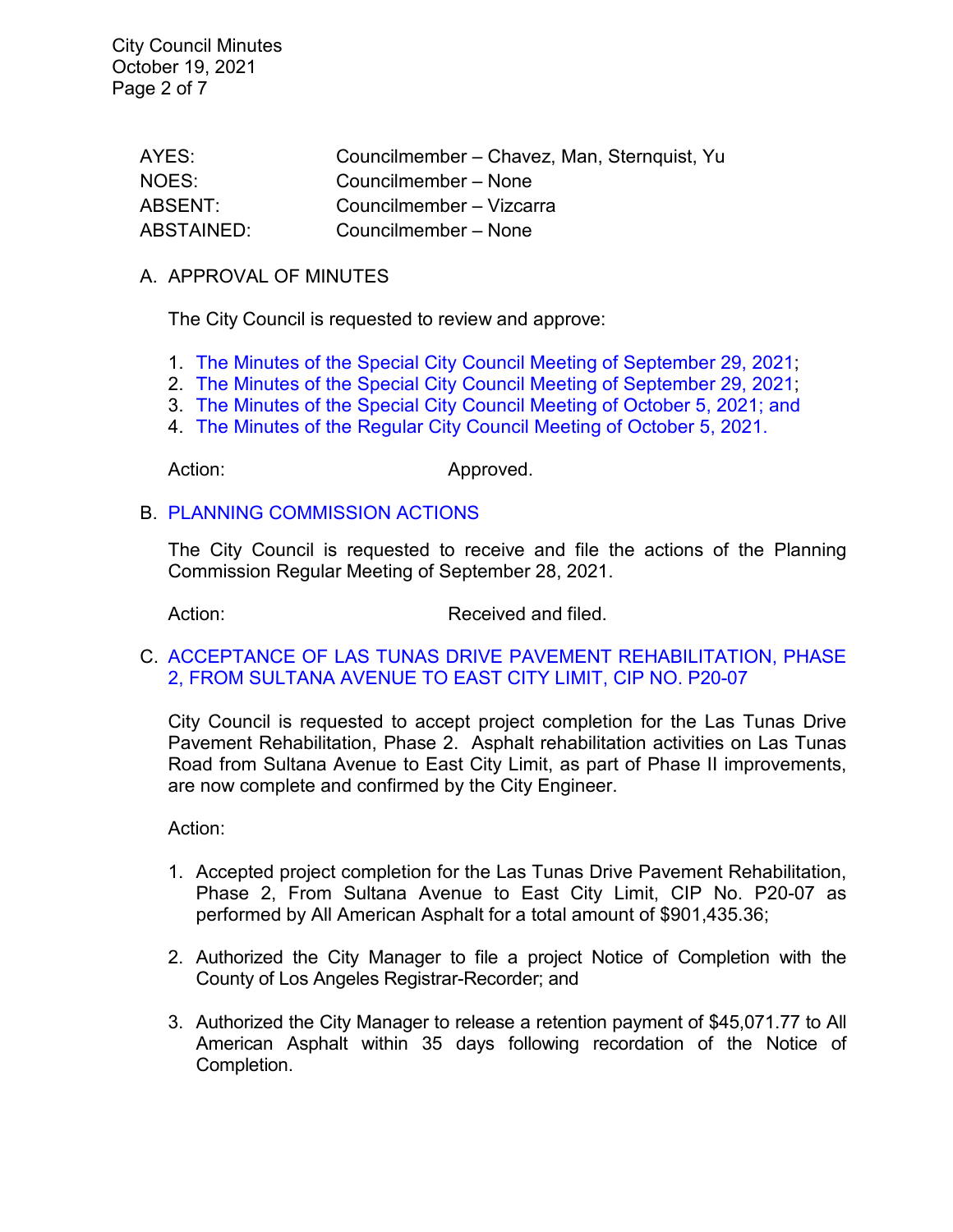### D. [APPROVAL OF AGREEMENT WITH ONYX ARCHITECTS FOR](https://www.ci.temple-city.ca.us/DocumentCenter/View/16881/7D_Award-of-Contract-Onyx_Staff-Report_SR-edits_v2-w-attachment)  [ARCHITECTURAL REVIEW](https://www.ci.temple-city.ca.us/DocumentCenter/View/16881/7D_Award-of-Contract-Onyx_Staff-Report_SR-edits_v2-w-attachment) SERVICES

The City Council is requested to review and approve the Consultant Services Agreement with Onyx Architects Inc. Onyx Architects will serve as the City's second architectural review consultant. Having two architectural review consultants will allow staff to match a project with a consultant based on the firm's area of expertise.

Action:

- 1. Reviewed and approved the Design Professional Services Agreement (Attachment "A") with Onyx Architects. This agreement is based on a term of five years (with an initial three-year term and an automatic renewal for up to two more years), and an annual budget not to exceed \$20,000 with a total not to exceed \$100,000; and
- 2. Authorized the City Manager to execute the agreement with Onyx Architects.
- E. [SECOND READING AND ADOPTION OF ORDINANCE NO. 21-1057,](https://www.ci.temple-city.ca.us/DocumentCenter/View/16882/7E_Art-in-Public-Places-Program---Staff-Report_w-attachments)  [AMENDING TITLE 2 \(ADMINISTRATION\), CHAPTER 6 \(CITY COMMISSIONS\),](https://www.ci.temple-city.ca.us/DocumentCenter/View/16882/7E_Art-in-Public-Places-Program---Staff-Report_w-attachments)  [ARTICLE C \(ART IN PUBLIC PLACES PROGRAM\), SECTION 5 \(DONATIONS](https://www.ci.temple-city.ca.us/DocumentCenter/View/16882/7E_Art-in-Public-Places-Program---Staff-Report_w-attachments)  [AND OTHER CHARITABLE GIFTS\) OF THE TEMPLE CITY MUNICIPAL CODE](https://www.ci.temple-city.ca.us/DocumentCenter/View/16882/7E_Art-in-Public-Places-Program---Staff-Report_w-attachments)  [FOR THE ART IN PUBLIC PLACES PROGRAM](https://www.ci.temple-city.ca.us/DocumentCenter/View/16882/7E_Art-in-Public-Places-Program---Staff-Report_w-attachments)

City Council is requested to adopt Ordinance No. 21-1057 amending Section 5 (Donations and Other Charitable Gifts) of the Art in Public Places Program Municipal Code. The amendments provide first review to the Parks and Recreation Commission for donations and other charitable gifts to the Art in Public Places Program. After first review by the Commission, recommendations will be forwarded to the City Council for final review.

Action: Adopted Ordinance No. 21-1057, amending Title 2, Chapter 6, Article C, Section 5 of the Temple City Municipal Code regarding the Art in Public Places Program.

# F. [ADOPTION OF RESOLUTION 21-5563 AUTHORIZING REIMBURSABLE](https://www.ci.temple-city.ca.us/DocumentCenter/View/16870/7F_PLHA-Reso_Staff-Report--w-attachments)  [CONTRACT WITH LOS ANGELES COUNTY DEVELOPMENT AUTHORITY](https://www.ci.temple-city.ca.us/DocumentCenter/View/16870/7F_PLHA-Reso_Staff-Report--w-attachments) TO RECEIVE PERMANENT [LOCAL HOUSING ALLOCATION](https://www.ci.temple-city.ca.us/DocumentCenter/View/16870/7F_PLHA-Reso_Staff-Report--w-attachments) FUNDS

The City Council is requested to adopt Resolution No. 21-5563 authorizing the execution of a Reimbursable Contract with the County of Los Angeles in order to receive Permanent Local Housing Allocation funds

Action: **Adopted Resolution No. 21-5563** authorizing the execution of a Reimbursable Contract with the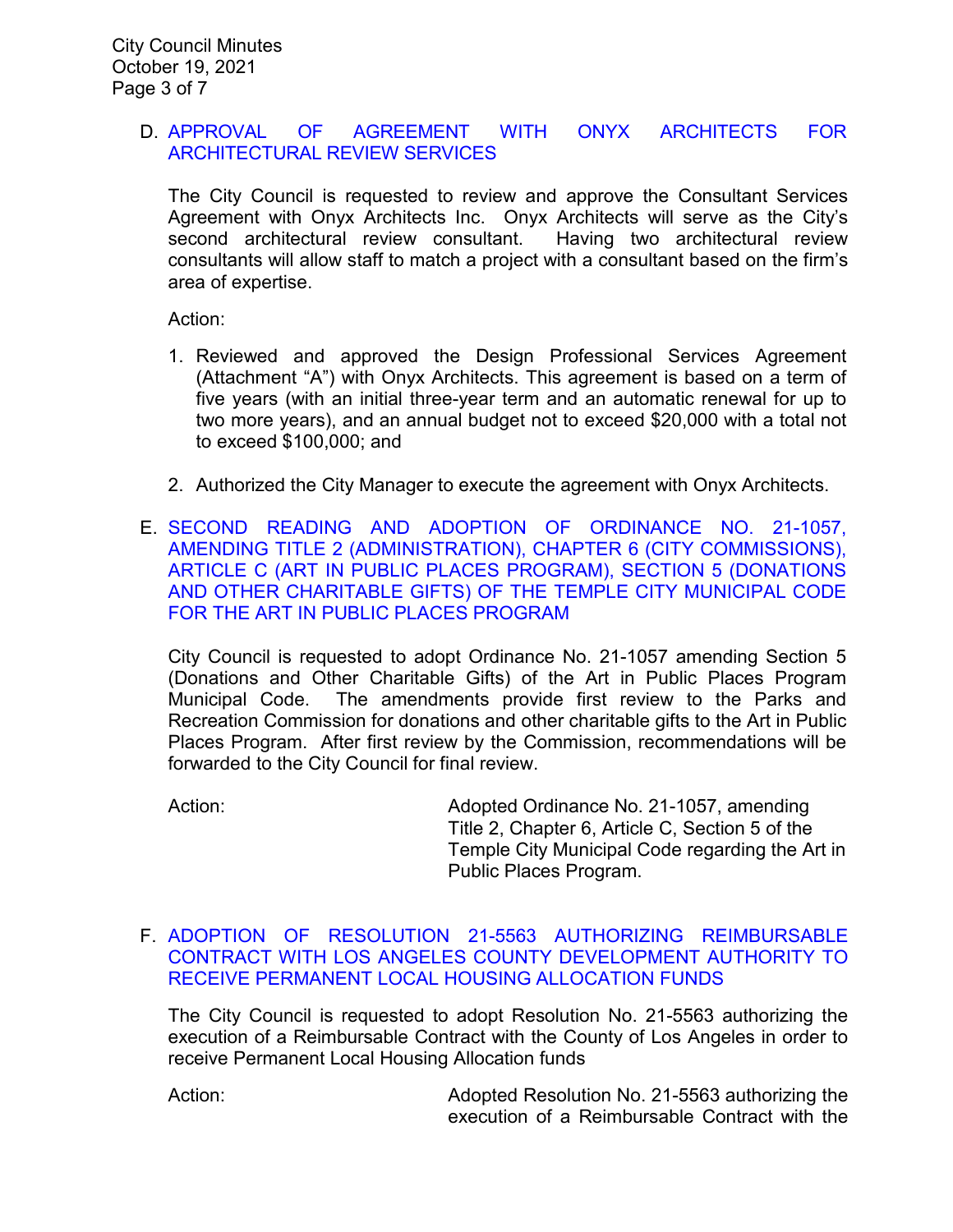County of Los Angeles in order to receive Permanent Local Housing Allocation funds.

### G. [VISA CARD REPORT](https://www.ci.temple-city.ca.us/DocumentCenter/View/16871/7G_Visa-Card-Report-10-19-21)

The City Council is requested to receive and file the Visa Card Report.

Action: Received and filed.

#### H. [ADOPTION OF RESOLUTION NO. 21-5561](https://www.ci.temple-city.ca.us/DocumentCenter/View/16872/7H_Warrant-Reso-No-21-5561_FY-2021-2022-w-attachment) APPROVING PAYMENT OF BILLS [FOR FISCAL YEAR 2021-22](https://www.ci.temple-city.ca.us/DocumentCenter/View/16872/7H_Warrant-Reso-No-21-5561_FY-2021-2022-w-attachment)

The City Council is requested to adopt Resolution No. 21-5561 authorizing the payment of bills.

Action: Mathematic Media Adopted Resolution No. 21-5561.

### **8. PUBLIC HEARING** – None

### **9. UNFINISHED BUSINESS**

A. [DISCUSSION AND POSSIBLE ADOPTION OF RESOLUTION TO ALLOW CITY](https://www.ci.temple-city.ca.us/DocumentCenter/View/16874/10A_Remote-Meeting_Staff-Report-w-attachments)  [COUNCIL MEETINGS TO BE HELD REMOTELY, CONSISTENT WITH](https://www.ci.temple-city.ca.us/DocumentCenter/View/16874/10A_Remote-Meeting_Staff-Report-w-attachments)  [ASSEMBLY BILL 361](https://www.ci.temple-city.ca.us/DocumentCenter/View/16874/10A_Remote-Meeting_Staff-Report-w-attachments)

The City Council is asked to consider the safety and procedural issues involved in continuing to hold remote meetings pursuant to Assembly Bill 361.

City Manager Cook provided a brief overview regarding remote public meeting protocol.

City Attorney Murphy answered City Council questions regarding the continuance of conducting public meetings remotely.

City Council did not have any questions regarding the proposed resolution to continue the use of teleconferencing or videoconferencing for Brown Act-covered public meetings of the City Council and City commissions.

Mayor Yu opened public comment. With no callers or email request to speak, Mayor Yu extended public comment for 1 minutes to allow the public to dial in. Hearing no further request to speak, Mayor Yu closed public comment.

City Council made final comments and asked questions regarding safety issues to conducting City Council and City Commission meetings in person.

Councilmember Vizcarra joined the meeting at 7:50 p.m.

Councilmember Vizcarra made a motion to adopt Resolution No. 21-5562 to allow City Council to continue the use of teleconferencing or videoconferencing for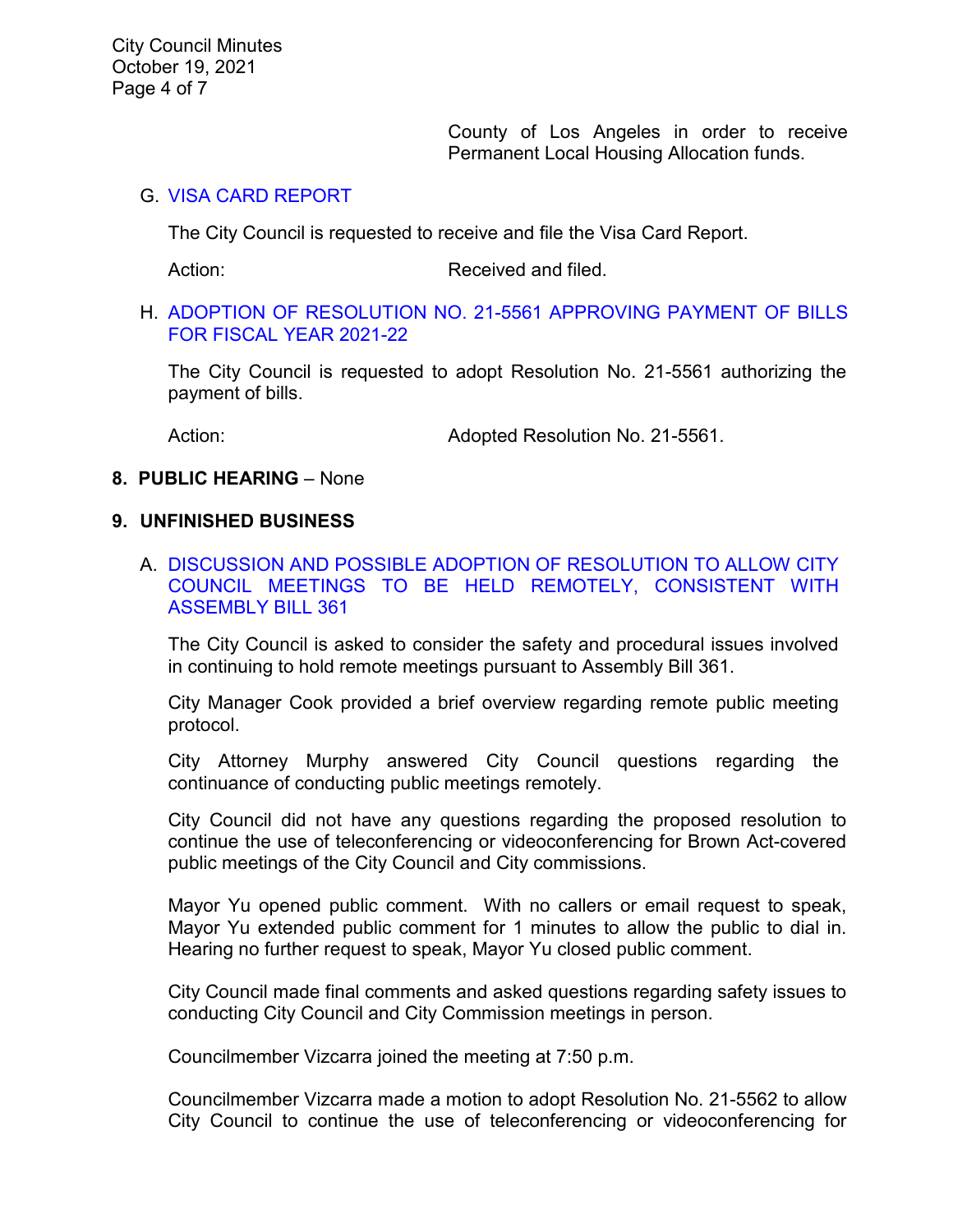Brown Act-covered public meetings of the City Council and City commissions for another 30 days and directed staff to make available to the public the ability to view the live Zoom meeting video. Seconded by Mayor Pro Tem Sternquist and approved by the following votes:

| AYES:             | Councilmember - Man, Vizcarra, Sternquist, Yu |
|-------------------|-----------------------------------------------|
| NOES:             | Councilmember - Chavez                        |
| ABSENT:           | Councilmember - None                          |
| <b>ABSTAINED:</b> | Councilmember – None                          |

# B. [DISCUSSION REGARDING PROPOSED PROGRAM GUIDELINE FOR THE 72](https://www.ci.temple-city.ca.us/DocumentCenter/View/16873/9A_72-Hour-Parking-Exemption_staff-report)  [HOUR PARKING RESTRICTION EXEMPTION](https://www.ci.temple-city.ca.us/DocumentCenter/View/16873/9A_72-Hour-Parking-Exemption_staff-report)

The City Council is requested to provide direction to staff regarding the proposed program guideline for the 72 hour parking exemption.

City Manager Cook gave a brief overview of the 72 hour parking restriction.

Public Safety Supervisor Ariizumi gave a summary of the staff report and answered Council questions.

Mayor Yu opened public comment. With no callers or email request to speak, Mayor Yu extended public comment for 1 minutes to allow the public to dial in. Hearing no further request to speak, Mayor Yu closed public comment.

City Council discussed and made final comments regarding the proposed 72 hour parking restriction exemption. No further direction was given by the City Council on this matter.

# **10. NEW BUSINESS** – None

- **11. UPDATE FROM CITY MANAGER**  remarked on upcoming Los Angeles County Supervisory redistrict meetings.
- **12. UPDATE FROM CITY ATTORNEY –** remarked on AB 361 and continuance of remote public meetings.

# **13. COUNCIL REPORTS REGARDING AD HOC OR STANDING COMMITTEE MEETINGS**

A. SCHOOL DISTRICT/CITY STANDING COMMITTEE (Councilmember Man and Councilmember Chavez) – Formed 1/3/2012

No report.

B. LAS TUNAS DOWNTOWN REVITALIZATION STANDING COMMITTEE (Councilmember Chavez and Mayor Yu) – Formed 2/18/2014

No report.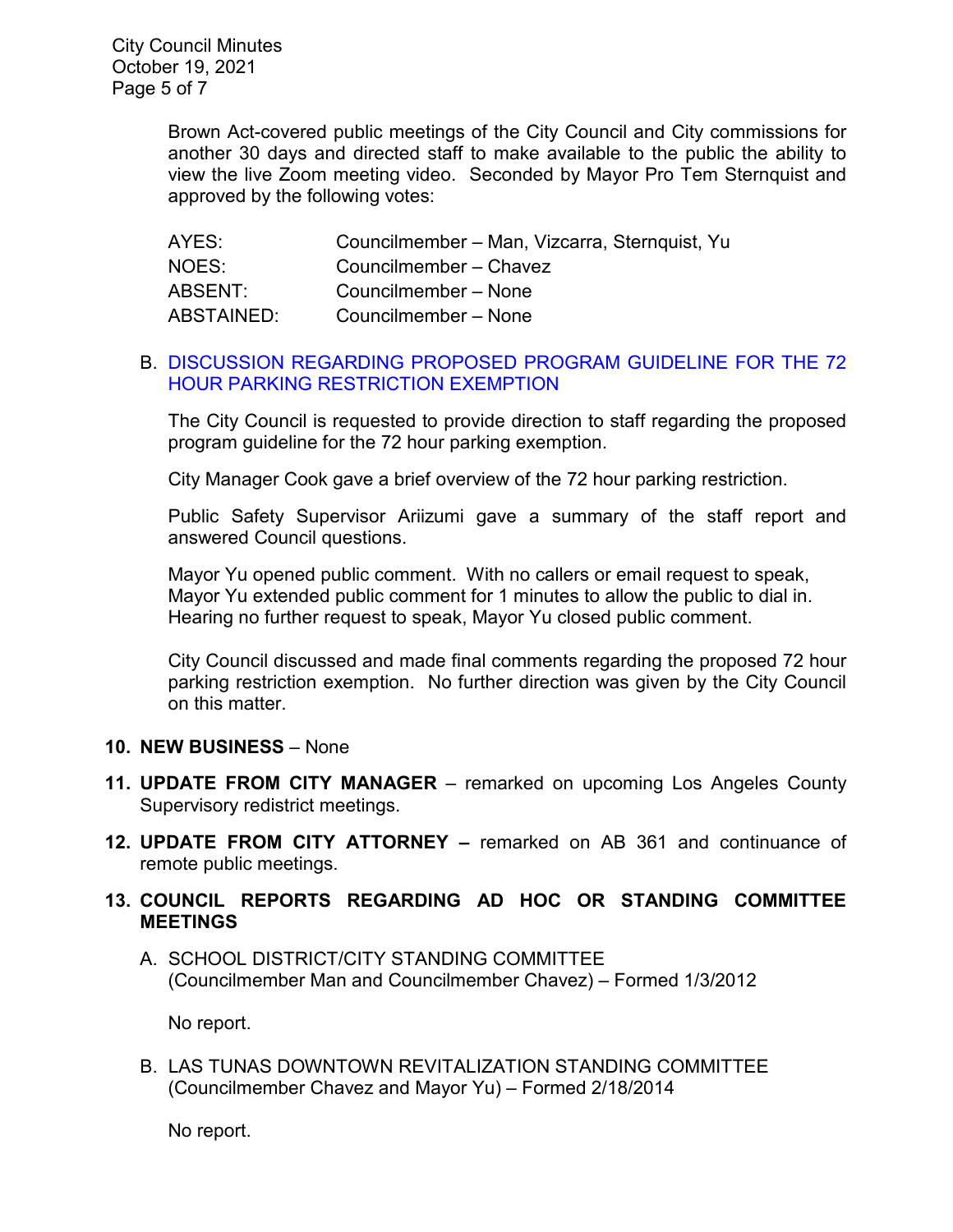C. FUTURE DEVELOPMENT OF CITY PROPERTIES STANDING COMMITTEE (Mayor Yu and Councilmember Man) – Formed 2/18/2014

No report.

D. AUDIT STANDING COMMITTEE (Councilmember Chavez and Mayor Yu) – Formed 7/15/2014

No report.

E. FACILITIES, PUBLIC WORKS, AND INFRASTRUCTURE STANDING COMMITTEE (Mayor Yu and Councilmember Man) – Formed 4/4/2017

No report.

F. PRIMROSE PARK ART ELEMENT AD HOC (Councilmember Vizcarra and Mayor Yu) – Formed 5/19/20

Mayor Yu and Councilmember Vizcarra reported out on the ad hoc committee's meeting from September.

G. CITY BASED HOMELESS PLAN STANDING COMMITTEE (Councilmember Vizcarra and Mayor Pro Tem Sternquist) – Formed 3/16/21

No report.

# **14. COUNCIL ITEMS SEPARATE FROM THE CITY MANAGER'S REGULAR AGENDA**

- A. COUNCILMEMBER MAN reported on the Temple City Chamber of Commerce's meeting, remarked on the City's Fall Festival and Car Show and the upcoming Halloween Trick-O-Treat drive by.
- B. COUNCILMEMBER VIZCARRA expressed appreciation to staff for providing him information on SB 9 and shared that he is still receiving a lot of comment regarding the new trash pick up service.
- C. COUNCILMEMBER CHAVEZ reported on the California Joint Power Insurance Authority Conference and asked about the next standing committee meeting with the school district.
- D. MAYOR PRO TEM STERNQUIST remarked briefly about the California Joint Power Insurance Authority Conference.
- E. MAYOR YU None